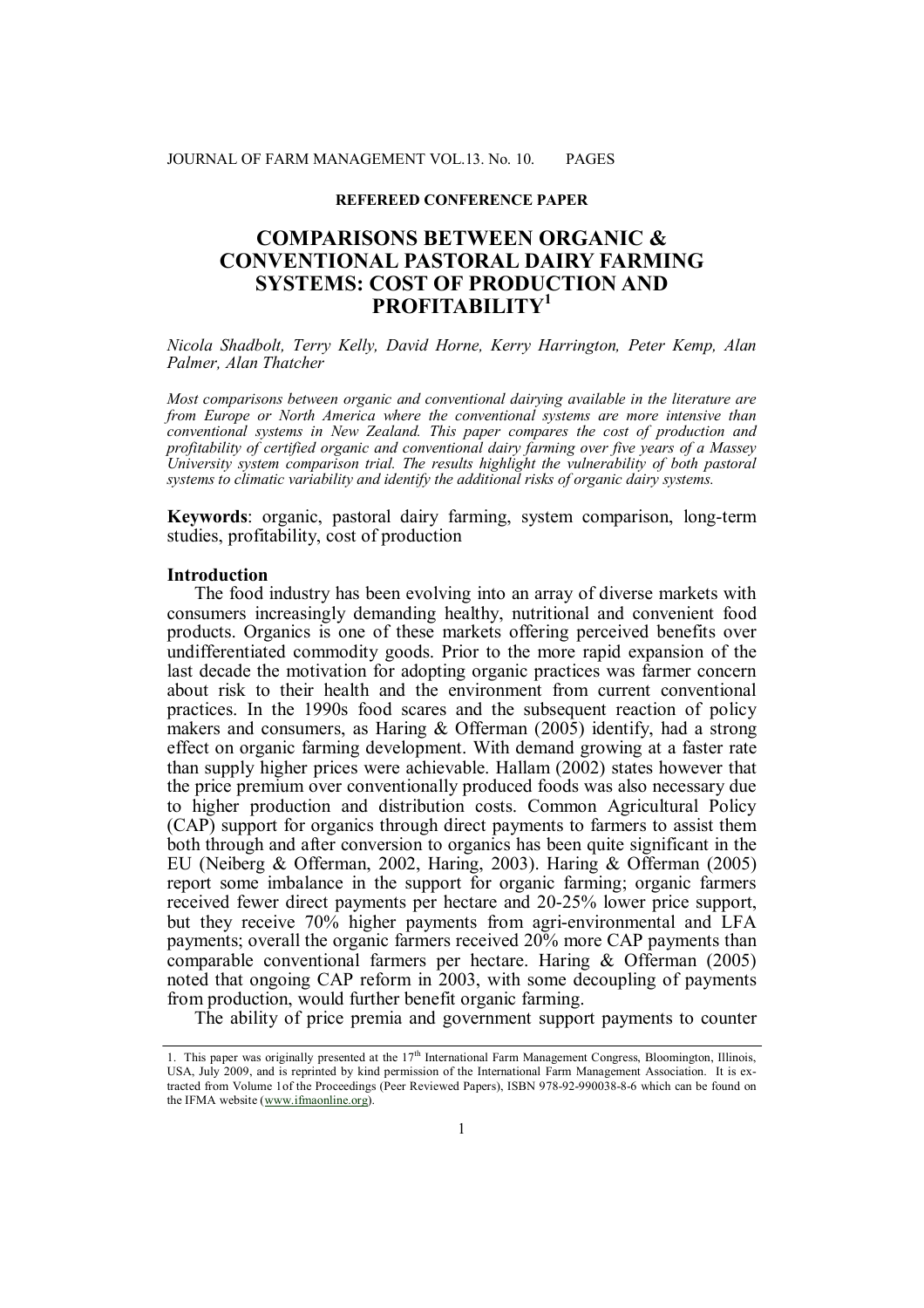increased costs of production on EU organic farms over the years from 1992 to 2000 was reported by Neiberg & Offerman, (2002). They found that arable farmers achieved quite significant improvements in profit but dairy farmers on average achieved similar or slightly better profitability than their conventional peers. Similarly Jackson and Lampkin (2008) reported that organic dairy farms had slightly higher net farm income than conventional farms in 2005/06.

In the US there is also government support with some states subsidising conversions to organic systems. Funding for multidisciplinary organic research trials has increased in recent years and federal intervention has included assistance with the costs of certification and market facilitation (Greene, 2002).

# **The Comparative Productivity and Profitability of Organic Dairy Farms.**

### *How to compare?*

As the number of organic farms has been increasing so also has interest in how they compare against conventional farms. A range of methodologies have been adopted for this task and a number of measures have been developed with mixed success. In this section the various approaches and measures are presented and discussed with respect to their ability to provide useful comparisons. However as identified by Stanhill (1990) the definitions of organic agriculture include a plethora of principles, practices and ideologies. While certification and international audit has narrowed this range, comparisons across countries should acknowledge the possible impact of differences in certification requirements on resulting productivity and profitability. Also reflected in comparisons should be the differences in government support schemes and price premia that have evolved more recently; Haring (2003) noted that these differ widely between countries.

Another challenge is the holistic approach of organic agriculture which is not compatible with the reductionist mode of conventional scientific enquiry. Stanhill (1990) recommends that comparisons should be made over several years to include a range of growing conditions. He identifies that comparisons made on a whole-system scale and over sufficient years to cover the 3-5 year conversion period impose great difficulties in establishing and maintaining comparative studies on a scale that would satisfy the requirements of both the holistic and reductionist approaches.

From an extensive review of research Stanhill (1990) identified three different methods of evaluating the comparative productivity of organics agriculture. These included comparative observations, field experiments and whole–system experiments.

#### *Comparative observations*

Comparative observations are generally taken from commercial farms. These range from anecdotal evidence of organic farmers regarding their change in yields, to measured yields over a number of years from replicate,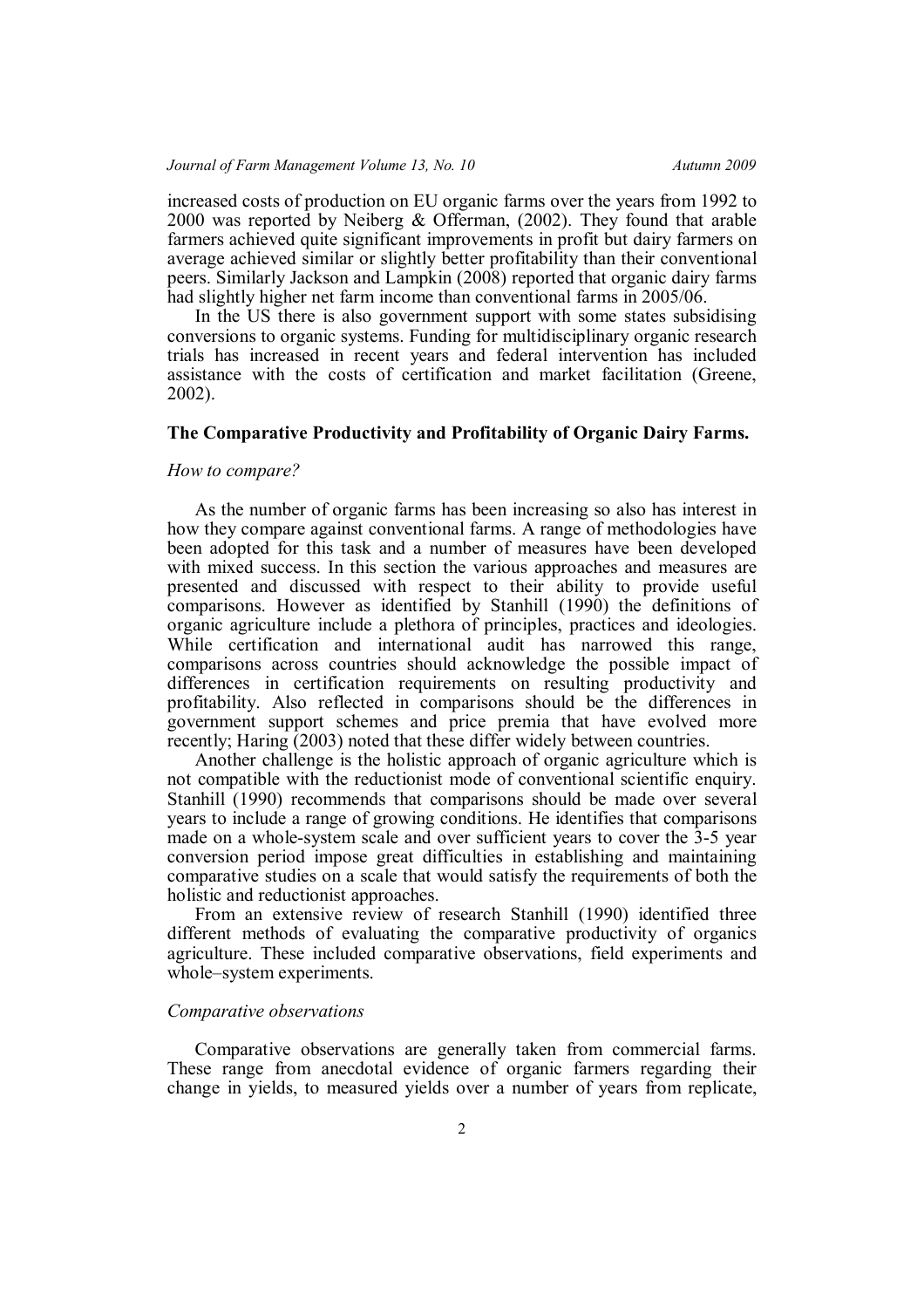carefully matched pairs of organic and conventional farms of comparable size, soil and climate. Jackson and Lampkin (2008) recommend such replicates should also be of comparable topography, market distance and tenure. Stanhill (1990) provides further detail on a German trial begun in 1924 in which biodynamic farms were compared with district averages of conventional agriculture, and three studies of matched pairs of organic and conventional farms – a 5-year study in the US cornbelt, a 3 year study of 26 pairs in Switzerland and a group of 40 pairs in West Germany. Similarly in Australia there was a 3-year study (1991-93) of ten paired irrigated dairy farms under biodynamic and conventional management (Burkitt et al, 2007). More recently, in New Zealand, the ARGOS project was set up in 2005 to compare 12 matched pairs of conventional dairy farms with those converting to certified organic products (Phillips et al, 2006).

Lampkin & Padel (1994) and Offermann & Nieberg (2000) provide exhaustive debate on the issues relating to comparing results from (few) organic and (many) conventional farms. Jackson and Lampkin (2008) conclude that using clusters of similar conventional farms has the advantage over paired farm comparisons in that it avoids the documented distorting effect created by the specific circumstances of individual conventional farms. Their methodology is similar therefore to that used by the 1924 German trial. A different approach to comparative observation was taken in New Zealand (MAFPolicy, 2002) when an "expert" group devised a view of what a steadystate organic operation would be like (in the absence of a suitable number of organic farms) and compared that with a conventional model farm. Unfortunately, as critiqued by Shadbolt et al, 2005, instead of being useful to the debate on organics, the exercise provides an example of how both enthusiasm and bias can create misinformation when checked against reality.

### *Field experiments*

Conventional experimental design enables the statistical significance of differences between experimental treatments to be established. Stanhill (1990) reports limited use of this approach and states they have ranged from fertiliser versus manure-only plots in long-term fertility experiments to strict adherence to the organic "complete system" in a 5-year study of various biodynamic treatments on plots used for organic agriculture. Extrapolating results from these experiments to the whole system is a challenge that Stanhill (1990) identifies as typical to the reductionist approach.

### *Whole-system experiments*

Stanhill (1990) found only two examples of long-term comparison of commercial size organic and conventional farming systems. The Haughley experiment in the UK was begun in 1938 and summarised 35 years later. It compared a virtually completely closed organic farming system with that of conventional open crop and mixed farming systems. The closed system meant the organic farm was fertilised with crop residues and animal manures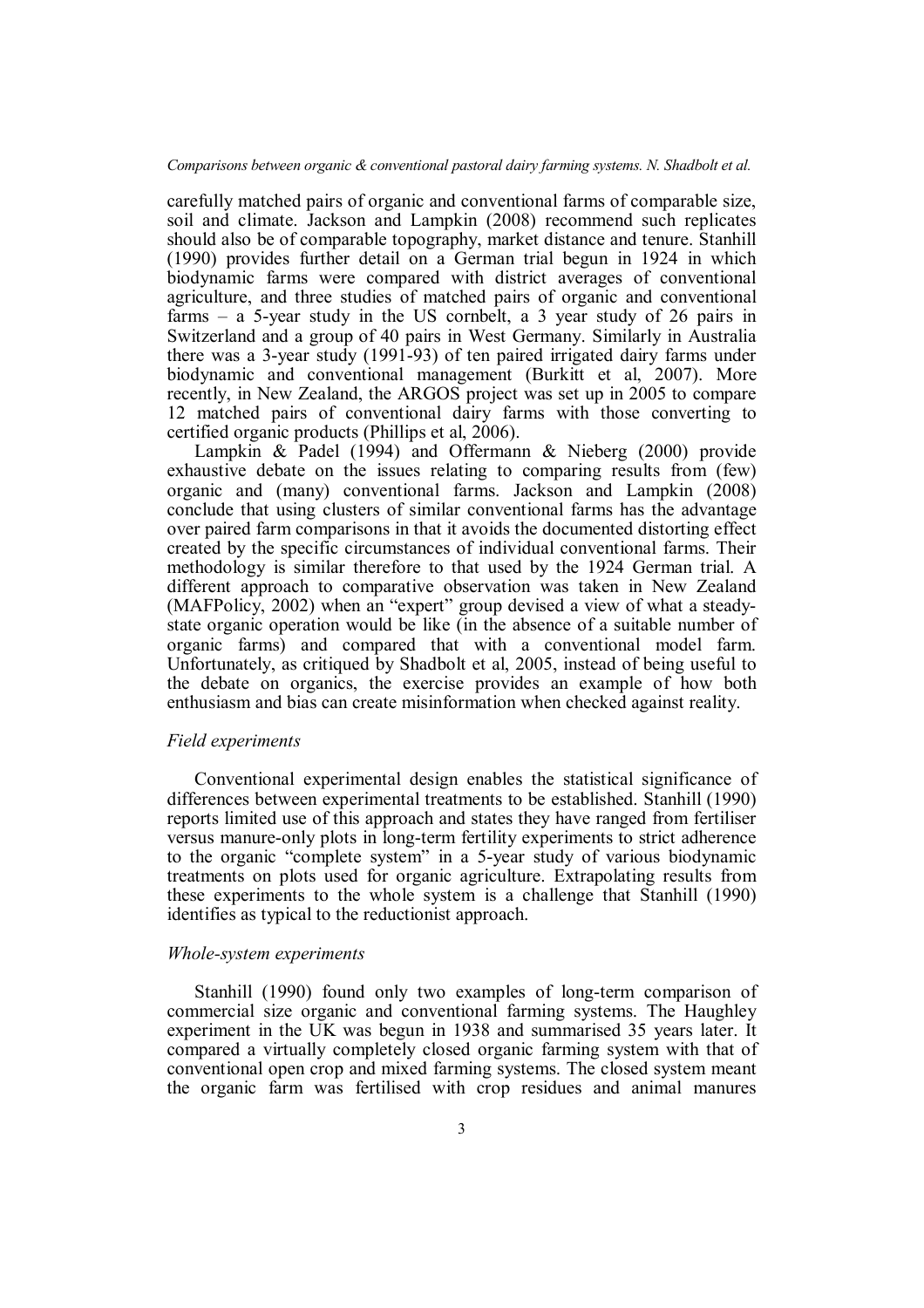produced within the farm and the stock (dairy and poultry) were fed exclusively with feed produced by the organic farm. The other was a 5-year comparable systems study in the Netherlands published in 1989.

In a comprehensive evaluation of results from the three methodologies Stanhill (1990) makes various useful observations. On average, and for a wide range of crops, yields within 10% of those obtained in conventional agriculture were achieved by organic agriculture. He found no evidence that organic cultivation methods had any yield stabilising or weather-proofing effects nor was there evidence of a transition or conversion effect (long-term plot experiments showed no yield difference change over periods of up to 7 years). However Kim (2004) and (Pacini et al, 2001) both reported conversion effects with 5 or more years required to achieve a steady-state when changing biological and ecological processes and interactions were understood and had taken effect. Stanhill (1990) reported that the longer period whole system study provided some evidence that the difference in yields for the organic and conventional mixed systems increased with time.

Under the comparative observations methodology there was evidence of modifications in farm practices over time (Stanhill, 1990). This would explain why the difference measured between yields under strictly controlled field experiments were greater than those obtained from observation. Comparative observation methodology therefore captures the experiential learning effect.

The relevance of the results obtained from the whole-system experiment to the debate on agricultural strategies led Stanhill (1990) to conclude that despite the difficulties in establishing and maintaining them, long-term studies should be adopted. He recommends that "they would require long-term support and a stable and independent sponsorship to facilitate interdisciplinary participation in the planning, execution, analysis and publication phases of such a study".

### *What to measure*?

Some confusion has been created by analysts using spurious or irrelevant measures for their comparisons between two different systems. Strong views are held about what is or is not useful, for example Waterfield (2003) espousing the benefits of using cost per litre rather than some "..meaningless figure such as per cow or per acre" versus per cow and per hectare results being usefully compared by Butler (2002) and Jackson & Lampkin (2008). Relevance is the key to what measure is used and which denominator is the most useful. As Jackson and Lampkin (2008) state "the objective is to isolate the effect of the farming system on profits".

Reliability of data is also an important issue to consider. The saying "cash is fact, profit is conjecture" has, unfortunately, led to some analysts avoiding the complexity of calculating profit or fully costing production. To calculate per unit of input or output measures from cash however provides misleading results as they do not include non-cash adjustments (output and input inventory changes, depreciation, family labour) so do not portray the complete picture of what is happening to returns and costs on each farm (Shadbolt &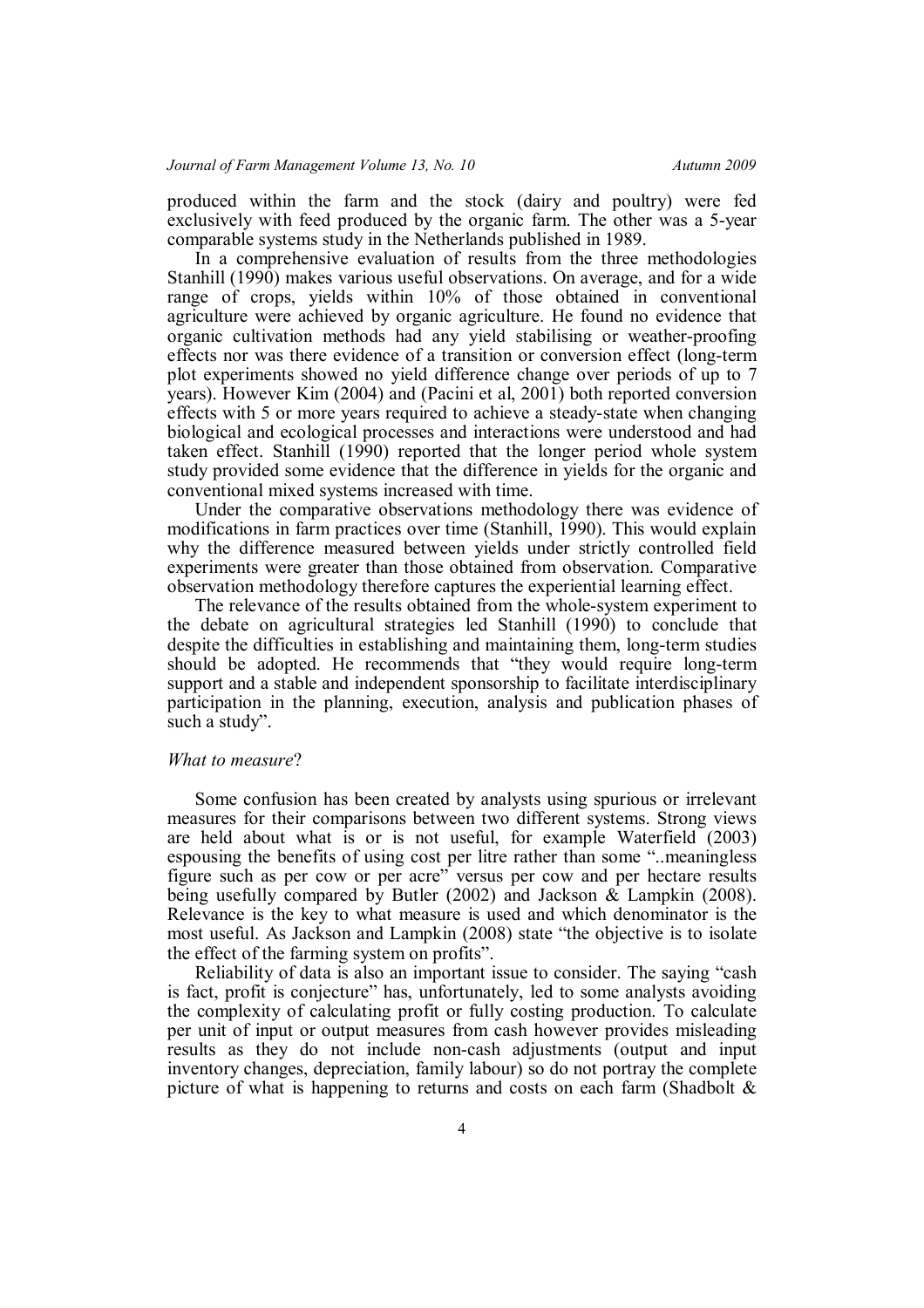Gardner, 2005).

Cost of production is the sum of both cash and non-cash expenses and includes both operational costs that occur irrespective of how the business is funded or owned, and funding costs reflecting business ownership and financing. For dairy farms it is commonly quoted on a per litre, or on a per kilogramme of milk or milksolids basis. As farm business analysis has evolved so also have standardised methods of calculating cost of production, for example Lampkin (2006) quotes, 'standard Farm Business Survey methods', and the International Farm Comparison Network (IFCN) have an agreed methodology they use each year to compare cost of production of milk between 134 typical farms in 44 countries (Hemme et al, 2008). Similarly the New Zealand DairyBase system described by Shadbolt et al (2007) has set standards on how to calculate the non-cash adjustments in farm profitability measures as well as providing standards for calculating liquidity and wealth creation (change in equity).

However, as with the organic standards, the calculations can differ across countries so international comparisons, other than those carried out by the IFCN, need to recognise such differences. For example the Butler (2002) comparison did not include a value for family labour and the value of cow and calf sales was not known

Government support systems provide a further complication as they are sometimes included in the cost of production (by reducing costs) or are excluded and only considered when assessing the overall viability of the farm. The IFCN (Hemme *et al*, 2008) calculate cost of milk production as a net cost, that is, the total costs of the dairy enterprise (operating costs and funding costs) less related returns. Related (or by-product) returns include net cow, young stock and calf income and, where applicable, government payments. The net cost is then compared against the milk price to see which countries are able to achieve a margin between net cost of production and price (what the IFCN term entrepreneur's profit).

The Farm Business Survey used by Jackson & Lampkin (2008) does not provide net costs but instead prefers to analyse the outputs (from production and government support payments) and inputs separately and then to compare the difference between them. Their cost of production calculation includes imputed costs for family labour, family equity and, like the IFCN, a rental value for the land but excludes related outputs such as government support and forage and other by-products when calculating their "Net Margin over all Costs". However this is not a net cost so cannot as easily be compared with the price paid for milk.

Despite these differences useful comparisons can be made regarding specific costs of organic versus conventional systems, e.g feed, animal health and weed control costs.

Profitability measures commonly used in New Zealand are Return on Assets (RoA) and Return on Equity (RoE). As has been discovered in discussion with fellow partners of the IFCN, these measures are less commonly used in countries where land is not readily traded (due to traditional or institutional constraints) or is difficult to value (there is no land market). If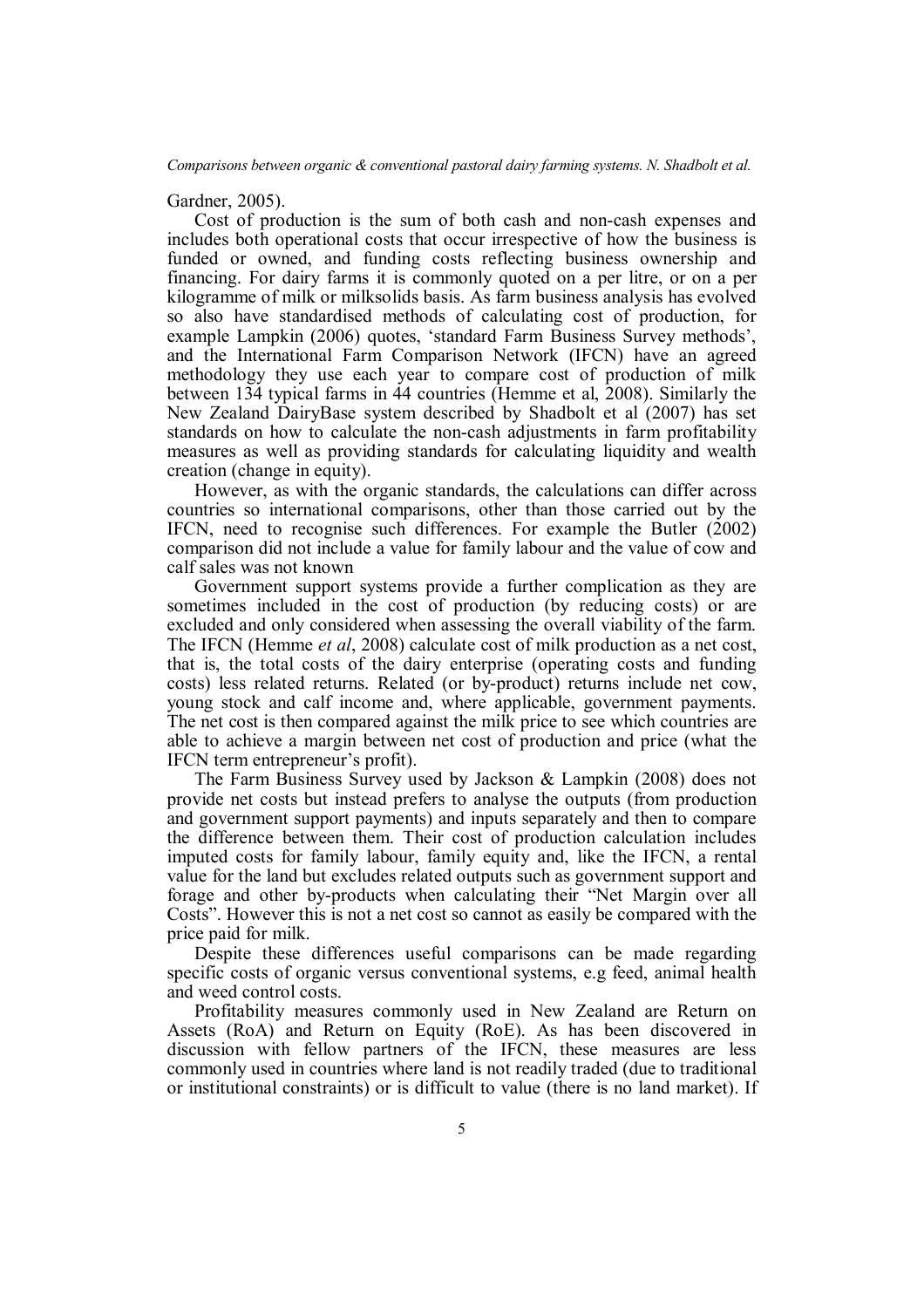there is no likelihood that the assets can be realised then comparing what they generate with other investment options is a futile exercise. A useful alternative is return on tenant's capital (all land is rented and only non-land assets are included) as calculated by Jackson & Lampkin (2008). Standardised systems for calculating return on capital, RoA and RoE, such as DairyBase (Shadbolt *et al*, 2007), use the same combination of cash and non-cash adjustments for the cost of production calculation but do not include an imputed rental value for land. Instead land is included as an asset at its current market value. In most southern hemisphere countries and in North America, the RoA and RoE are critical measures of farm business success.

#### **Methodology**

In 2001, Massey University set up its Dairy Cattle Research Unit (DCRU) as a whole system comparison between organic and conventional pastoral dairy farming. Unlike the whole systems study reported by Stanhill (1990), the organic farm is not a closed system and can import fertiliser and feed (in the form of grazing and silage from other organic farms). The DCRU began its organic conversion period on 1 August 2001, at which time the unit was split into two similar farms, one conventionally managed and the other organically managed. Like the Haughley whole systems trial reported by Stanhill (1990), the aim was to begin with two units of similar size, soil composition, fertility and herd composition. On 1 August 2003, the organic farm achieved its full AgriQuality organic certification. Being a systems trial, both farms have been managed individually according to "best practice"; thus no attempt is made to do the same thing on one farm as is done on the other farm.

The long-term aim of this research is to better understand organic dairy farming systems by investigating component interactions in these systems, and by determining how impacts and interactions change over time as organic systems mature. Extensive monitoring continues to be carried out on both farms and an inter-disciplinary approach has enabled the spectrum of soils, water, pastures and forage, animal production and health, and economics to be recorded and analysed.

The costs of production and profitability of the two year conversion period and the first year as a certified organic farm were reported by Shadbolt *et al* (2005). As well as detailed annual reports provided to the funding body, DairyNZ, there has been a range of academic and industry publications on such topics as mastitis management, weeds, animal production and environmental impact. The "difficulties in establishing and maintaining comparative studies on a scale that would satisfy the requirements of both the holistic and reductionist approaches", as described by Stanhill (1990), have been evident yet they provide a useful on-going tension that the interdisciplinary team has had to manage. For example, in response to industry demand, trial experiments have recently been carried out on various fertiliser options for the organic unit. However, these trials had to be designed in such a way as to not jeopardise the organic status or credibility of the systems trial.

This paper reports on the comparative economic performance of the organic and conventional units over the five years that the organic unit has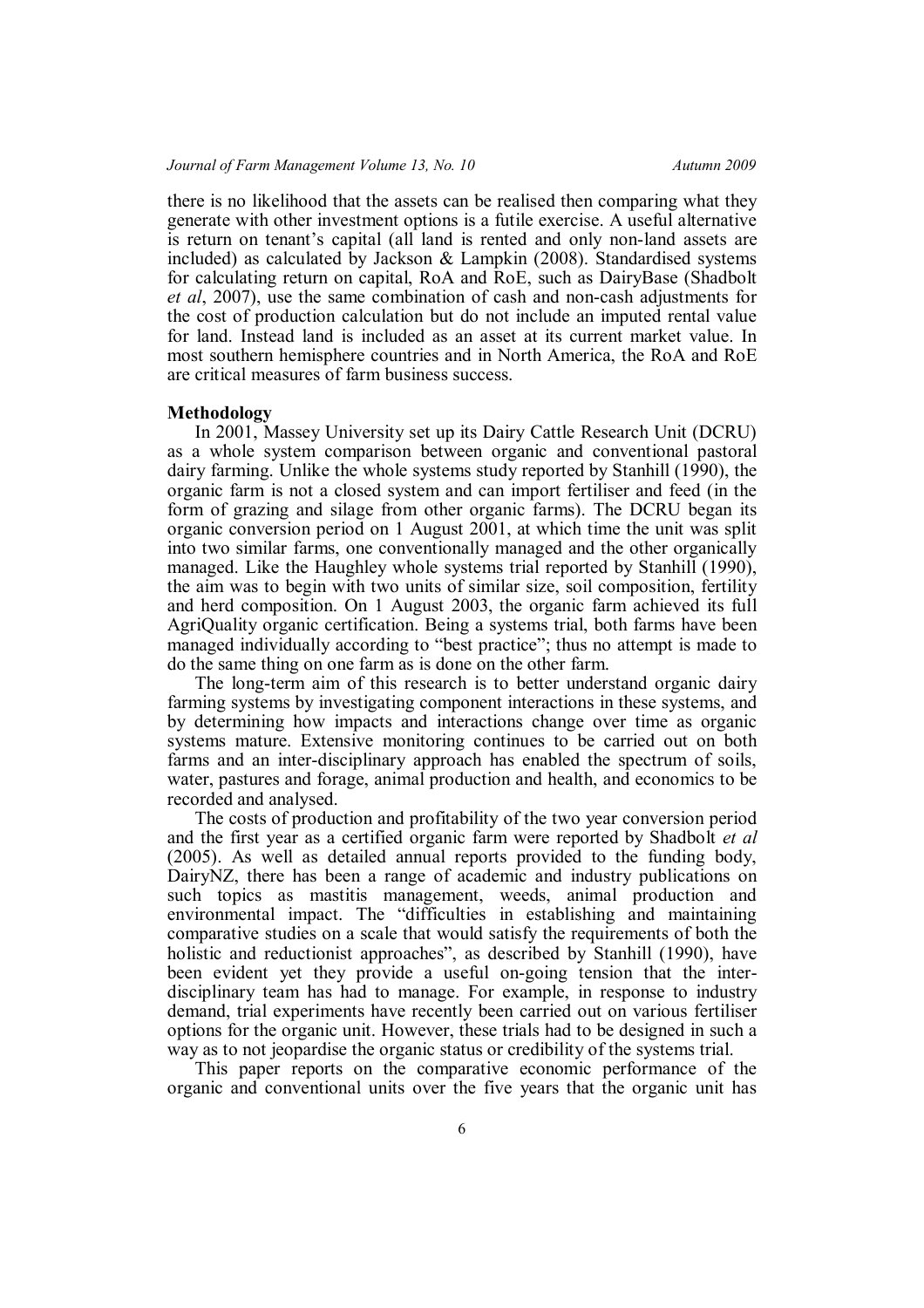been fully certified  $(03/04 - 07/08)$ . The farm was chosen because of its research capability, but its small size (41.6ha running 88 cows) has meant careful interpretation of economic performance is required. Average levels of production for this farm, at 410 kgMS/cow and 935 kgMS/ha, were above industry averages for this region. Stanhill (1990) identifies that this phenomenon is typical with experimental farms and cautions against making comparisons between them and large-scale commercial units. He also states that the scale effects have to be specifically allowed for in any comparisons.

The small scale of the farms and the fact that they are university farms, introduced costs that were not comparable to commercial farms. In the early years of the trial, all costs were recorded and it soon became obvious that it was the fixed costs that distorted the results the most. The costs per cow (animal health, breeding, feed) and per hectare (fertiliser, pasture and forage, weeds) were useful to compare between the two systems and commercial farms but once fixed costs were included (e.g. labour, repairs and maintenance, vehicle costs, administration) the results were less comparable. The decision was made therefore to provide 'whole farm' results from a combination of the actual per cow and per hectare results from each system combined with industry averages for fixed costs. Industry averages were also used to calculate the market value of land each year. The data from the 5 years since the organic unit achieved full certification were used to compare the two farm systems; the two systems were also compared with the Ministry of Agriculture and Forestry (MAF) Monitor Farm for this region. The monitor farm data is based each year on recorded conventional farm data that expert opinion then uses to create a representative set of a 'typical' farm. This provides a similar comparison to the 'cluster of similar conventional farms' approach used by Jackson and Lampkin (2008).

## **Results & Discussion**

Production and returns have been variable particularly for the organic farm, so it is misleading to extrapolate from the results of any one year's data (Table 1). During the first year of certification, which was a very good dairy season in the Manawatu, the organic system consistently grew slightly less pasture than did the conventional system and consequently produced less milk (10% less per cow and 12% less per hectare). However the organic system outperformed the MAF farm by 28% more per cow and 16% more per hectare. Production differences continued in the next season (2004-05), which was characterised by a cool wet spring and early summer followed by a warm and dry late summer-autumn period, resulting in reduced pasture growth and milk production levels from the previous season. The 2005-06 season began well with excellent early spring conditions, but began to deteriorate in October with more variable conditions, and a prolonged summer dry spell meant an early dry-off in March for the organic herd, resulting in marked differences in production between the two herds. The 2006-07 season began badly with a cold wet winter and spring, but settled in to a good late summer/autumn so lactation lengths were an improvement on the previous season. Relative to the previous season, milk production was up for the organic herd and similar for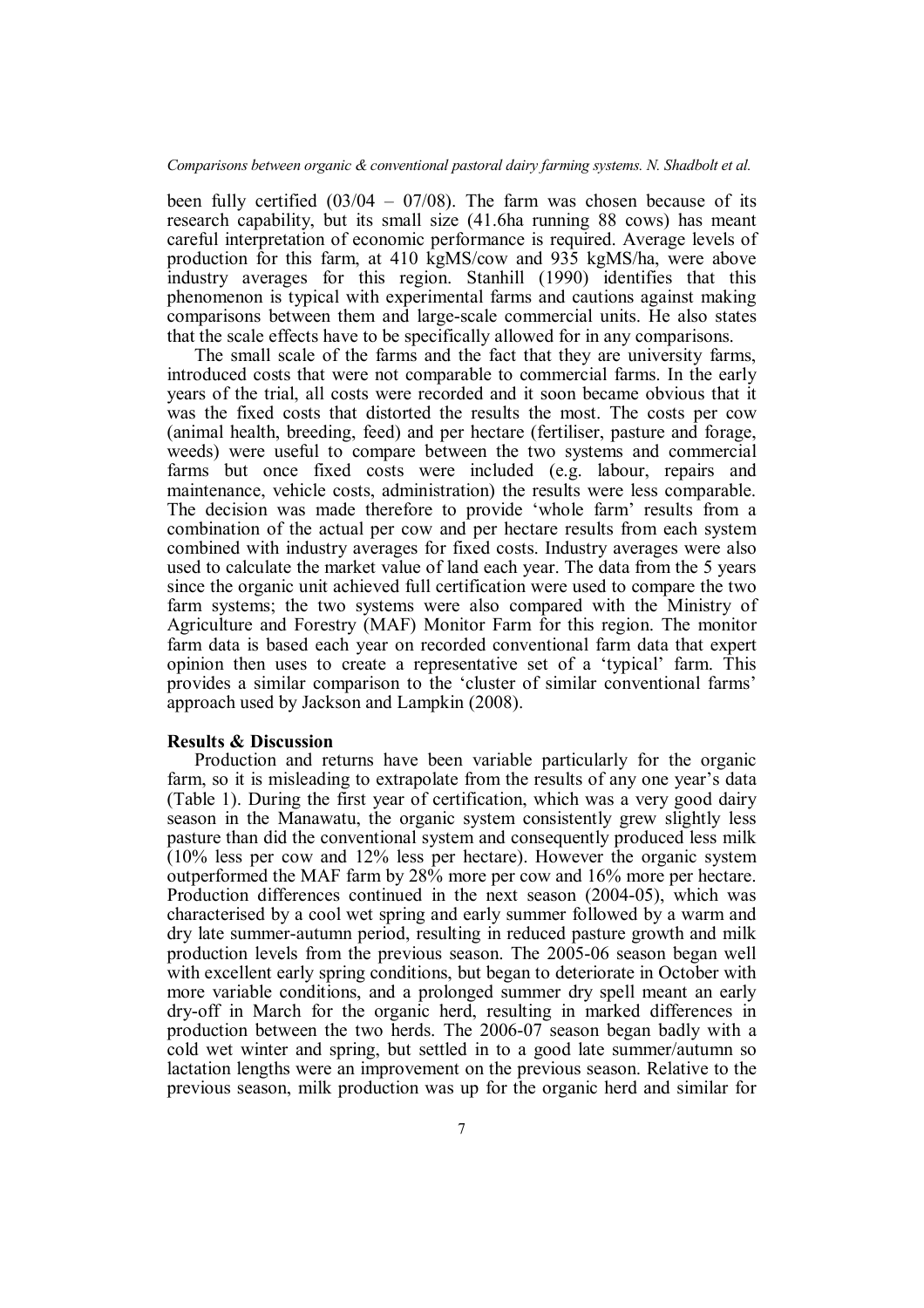|  |  |  | Journal of Farm Management Volume 13, No. 10 |  |  |  |  |  |  |
|--|--|--|----------------------------------------------|--|--|--|--|--|--|
|--|--|--|----------------------------------------------|--|--|--|--|--|--|

*Journal of Farm Management Volume 13, No. 10 Autumn 2009*

|                                    |             | 2003/04       |          |         | 2004/05           |          |       | 2005/06 |      |       | 2006/07 |         |         | 2007/08 |      |
|------------------------------------|-------------|---------------|----------|---------|-------------------|----------|-------|---------|------|-------|---------|---------|---------|---------|------|
|                                    | Conv        | Org           | MAF      | Conv    | Org               | MAF      | Conv  | Org     | MAF  | Conv  | Org     | MAF     | Conv    | Org     | MAF  |
| Cows Milked                        | 51          | $\frac{4}{6}$ | 230      | 48      | $\boldsymbol{43}$ | 236      | 51    | 45      | 265  | 53    | 47      | 280     | 51      | 47      | 360  |
| Area (effective ha)                | 21.73 19.92 |               | $\infty$ | 21.73   | 20.14             | $\infty$ | 21.73 | 20.14   | 100  | 21.73 | 20.14   | 105     | 21.73   | 20.14   | 130  |
| <b>Stocking Rate</b>               | 2.4         | 2.3           | 2.6      | 2.2     | 2.1               | 2.6      | 2.4   | 2.2     | 2.6  | 2.4   | 2.3     | 2.7     | 2.4     | 2.3     | 2.8  |
| Production (kgMS/<br>com)          | 457         | 410           | 320      | 401     | 345               | 320      | 406   | 295     | 336  | 392   | 332     | 336     | 360     | 317     | 315  |
| <b>Production</b><br>(kgMS/ha)     | 1073        | 947           | 817      | 885     | 737               | 840      | 953   | 660     | 890  | 956   | 776     | 895     | 846     | 739     | 873  |
| Feed Costs (\$/cow)                | 206         | 230           | 194      | 432     | 532               | 205      | 353   | 368     | 221  | 344   | 347     | 252     | 435     | 555     | 369  |
| Cost of Milk (\$)<br>$\text{kgMS}$ | 3.24        | 3.66          | 4.28     | 4.59    | 5.70              | 4.41     | 4.60  | 6.24    | 4.50 | 4.95  | 5.94    | 4.66    | 4.44    | 5.60    | 5.63 |
| <b>Operating Profit</b><br>(Nha)   | 1742        | 1594          | 656      | 456     | 166               | 637      | 667   | 200     | 788  | 350   | 325     | 654     | 3771    | 3674    | 2852 |
| Return on Assets<br>నీ             | 5.6% 5.3%   |               | 2.2%     | $1.5\%$ | $0.6\%$           | 2.1%     | 1.9%  | $0.6\%$ | 2.3% | 0.9%  | 0.9%    | $1.8\%$ | $9.2\%$ | $9.1\%$ | 6.7% |

8

*Ta ble 1: O rg anic-Co nventio nal Co mp arativ eSyste ms D ata andMA F Mo nito rFa rm data 2003/0*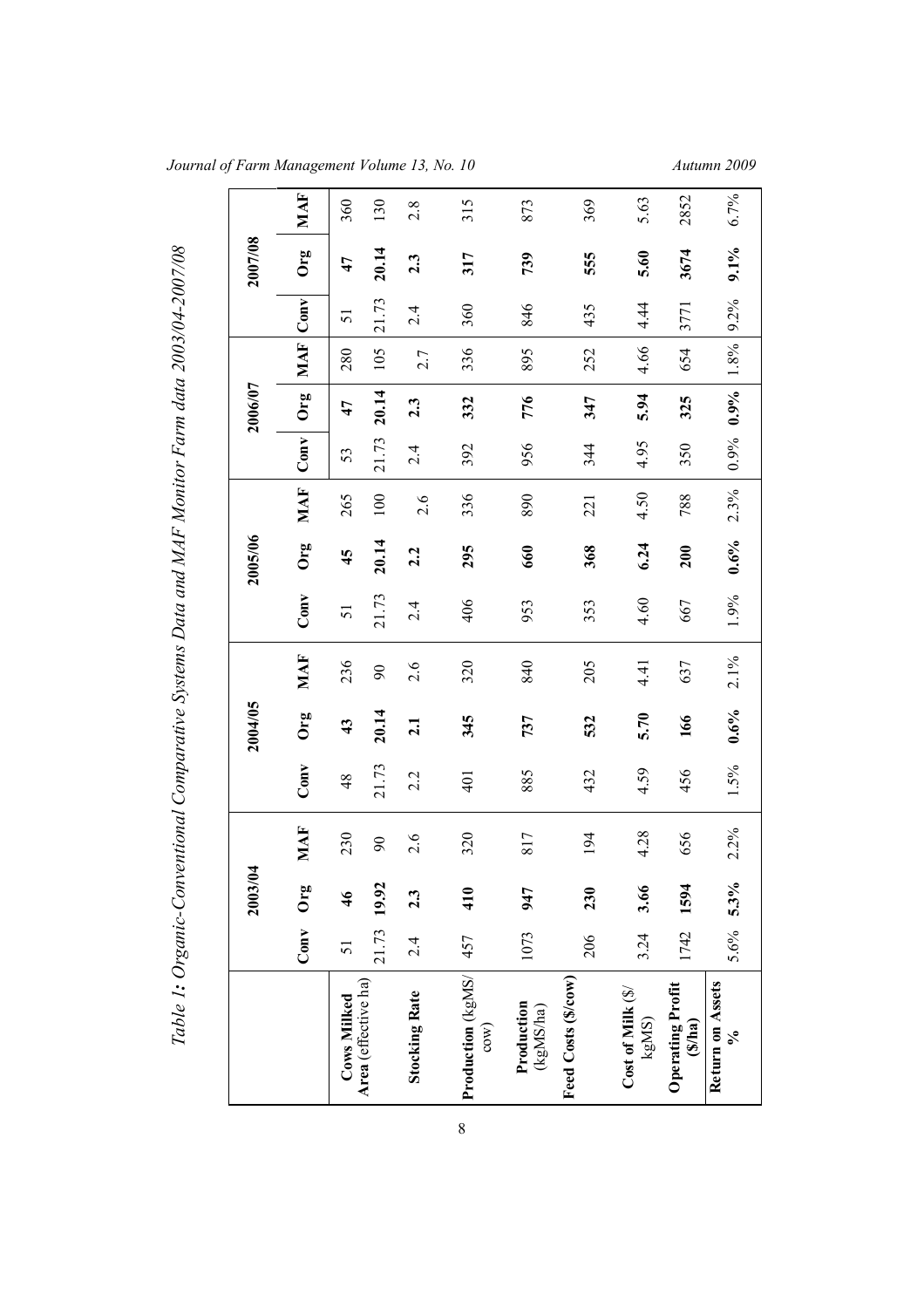the conventional herd. In 2007/08 the climatic challenge was, once again, a dry summer that extended into autumn to produce extreme drought conditions throughout the region. This was the only season the conventional system did not outperform the MAF farm per hectare. The organic system produced less per hectare than the MAF farm every year from 2004/05.

The inter-disciplinary team was on a steep learning curve during this time and made a number of modifications to the organic system to enable it to better cope with the climatic variation without the usual 'props' used by conventional farming. While purchasing in feed and grazing stock off-farm in times of low pasture growth were agreed strategies for the system (as the aim was to maintain cows in milk as long as possible each season) the reality was that both organic feed and grazing were very difficult and expensive to source. By comparison the conventional system could use nitrogen to boost pasture growth or purchase a range of feed supplements to fill any shortage.

The modifications included delaying the start of calving in the spring by two weeks and reducing stocking rate. The aim was to run a stocking rate 10% lower, but the reduction on average has only been 3%. Most important was the need to confirm a source of feed for grazing young stock and dry cows and for grass silage and hay. On the recommendation of an organic advisory group involved in the project, the farm doubled the area of its "run-off", the land dedicated to supporting the "dairy platform". All feed transferred from the run -off to the milking platform as silage, hay or as grazing was charged a commercial rate per kilogramme of dry matter to ensure the system was fully costed.

Throughout this research we have used the same MAF value per hectare for land and buildings each year for the two systems when calculating the return on assets. There are insufficient sales of organic land to determine whether it sells at the same value as conventionally farmed land or not. However if we were to value the land based on its production, as is common in New Zealand, then the asset value would be less. As a result the return on assets would be higher than that achieved by the conventional farm but the value of the land and buildings would have dropped by 18%. While the need to have fewer cooperative shares is justified as they are based on production level, not type of milk produced, it is debatable whether the value of organic land is less than conventional. Not only is the land producing milk of higher value but the potential of the land to produce at the higher levels under conventional farming is still there.

Over the five years, the average production per cow of the MAF farm is less than both trial systems (4% less than the organic and 19% less than the conventional, Table 2). However the MAF farm production per hectare is 11% higher than the organic system and 8% less than the conventional system. This comparison against the 'cluster of conventional farms' gave a smaller difference between organic and conventional than the 18% recorded between the two Massey systems. Similarly the ARGOS farms comparison over the first four of this five year period noted 23% more milk per hectare from their conventional farms than their 'in conversion' organic farms (Argos, 2007), and Burkitt et al (2007) measured 36% more milk per hectare under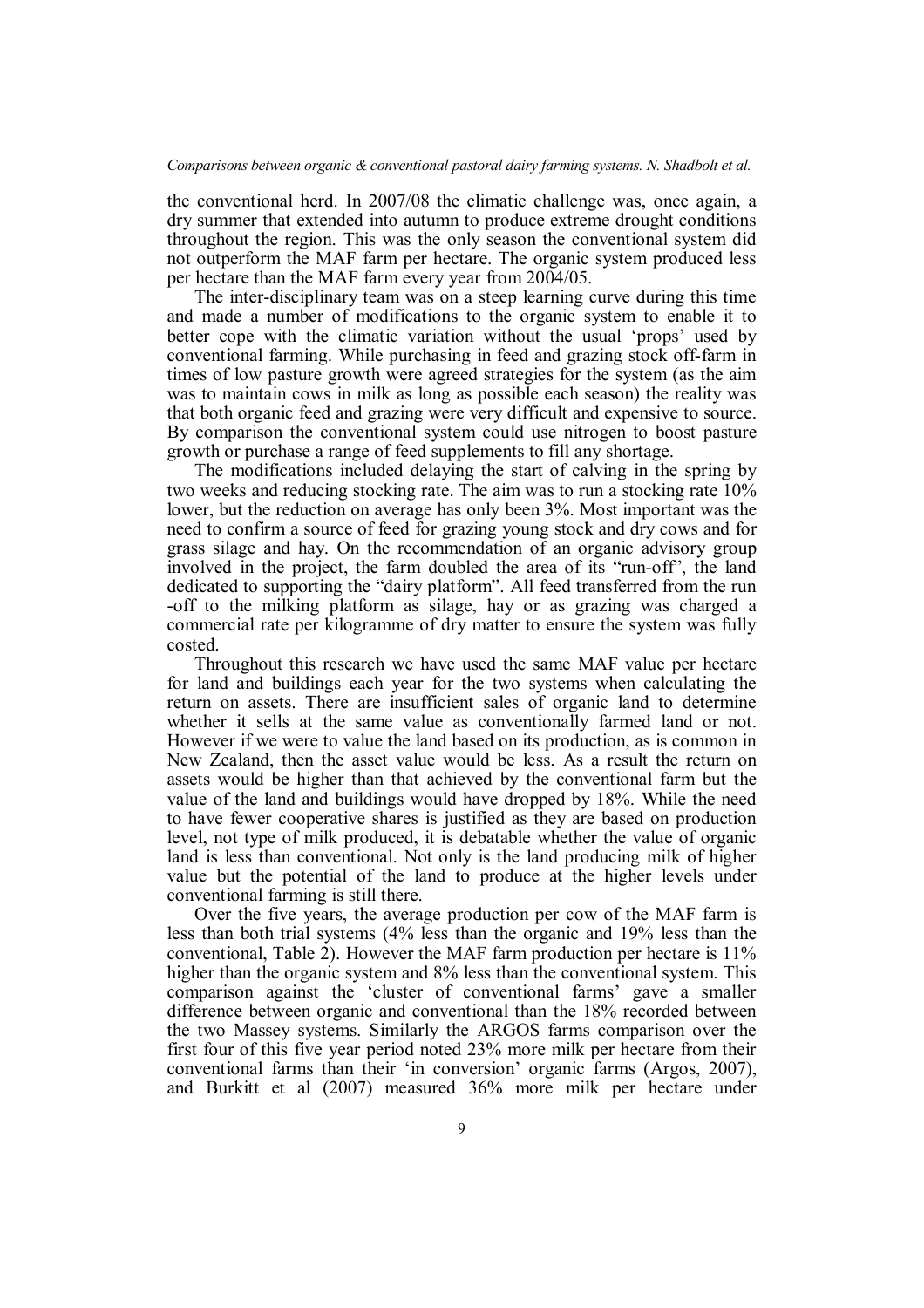## *Journal of Farm Management Volume 13, No. 10* Autumn 2009

|                               | <b>Organic Unit v</b><br>Conventional<br>Unit | Organic<br>Unit v MAF<br><b>Monitor</b><br>Farm | Conventional<br>Unit v MAF<br><b>Monitor Farm</b> |
|-------------------------------|-----------------------------------------------|-------------------------------------------------|---------------------------------------------------|
| Kg MS/cow                     | $-16%$                                        | $+4%$                                           | $+19%$                                            |
| Kg MS/ha                      | $-18%$                                        | $-11\%$                                         | $+8%$                                             |
| Milk Price \$/kgMS            | $+18%$                                        | $+18%$                                          | $0\%$                                             |
| Milk Income \$/ha             | $-3%$                                         | $-0.1%$                                         | $+3\%$                                            |
| <b>Net Stock Income S/ha</b>  | $+19%$                                        | $+61%$                                          | $+26%$                                            |
| <b>Gross Farm Income S/ha</b> | $-1\%$                                        | $+5%$                                           | $+6\%$                                            |
| Animal Health \$/ha           | $-26%$                                        | $+16%$                                          | $+36%$                                            |
| Feed & Grazing \$/ha          | $+11\%$                                       | $+34\%$                                         | $+17%$                                            |
| Fertiliser \$/ha              | $+34%$                                        | $+5%$                                           | $-27%$                                            |
| Weed & Pest \$/ha             | $-71%$                                        | $-79%$                                          | $-38%$                                            |
| <b>Operating Expenses</b>     | $+4%$                                         | $+8%$                                           | $+3%$                                             |
| <b>Operating Profit S/ha</b>  | $-15%$                                        | $-3\%$                                          | 12%                                               |

Table 2. The difference in average returns from five years of data between the organic and conventional units and the MAF Monitor Farm (03/04 – 07/08)

conventional management than biodynamic. However the ARGOS farms began with an 11% difference that progressively increased to a 29% difference over four years while the Massey systems in the same four years began with a 12% difference that increased to a 19% difference and then, in the fifth year, dropped back to 13%.

Net livestock income is higher than the monitor farm in both trial systems; this is most likely due to the greater attention individual cows receive on these smaller units, a fact borne out by the higher amount spent on animal health in both units compared to the monitor farm. The average Gross Farm Income of both the organic and the conventional system exceeds the monitor farm average by 5% and 6% respectively. The organic system averaged 18% better milk price as price premiums increased from 10% in the first year to 16% in the second and then 20% from 2005/06.

However operating expenses on both units also exceed the MAF farm; they have been 8% higher in the organic system and 3% higher in the conventional system. Animal health and feed costs are higher on both. The difference between the two research systems shows both animal health and weed and pest costs being lower on the organic unit but feed and fertiliser being consistently higher.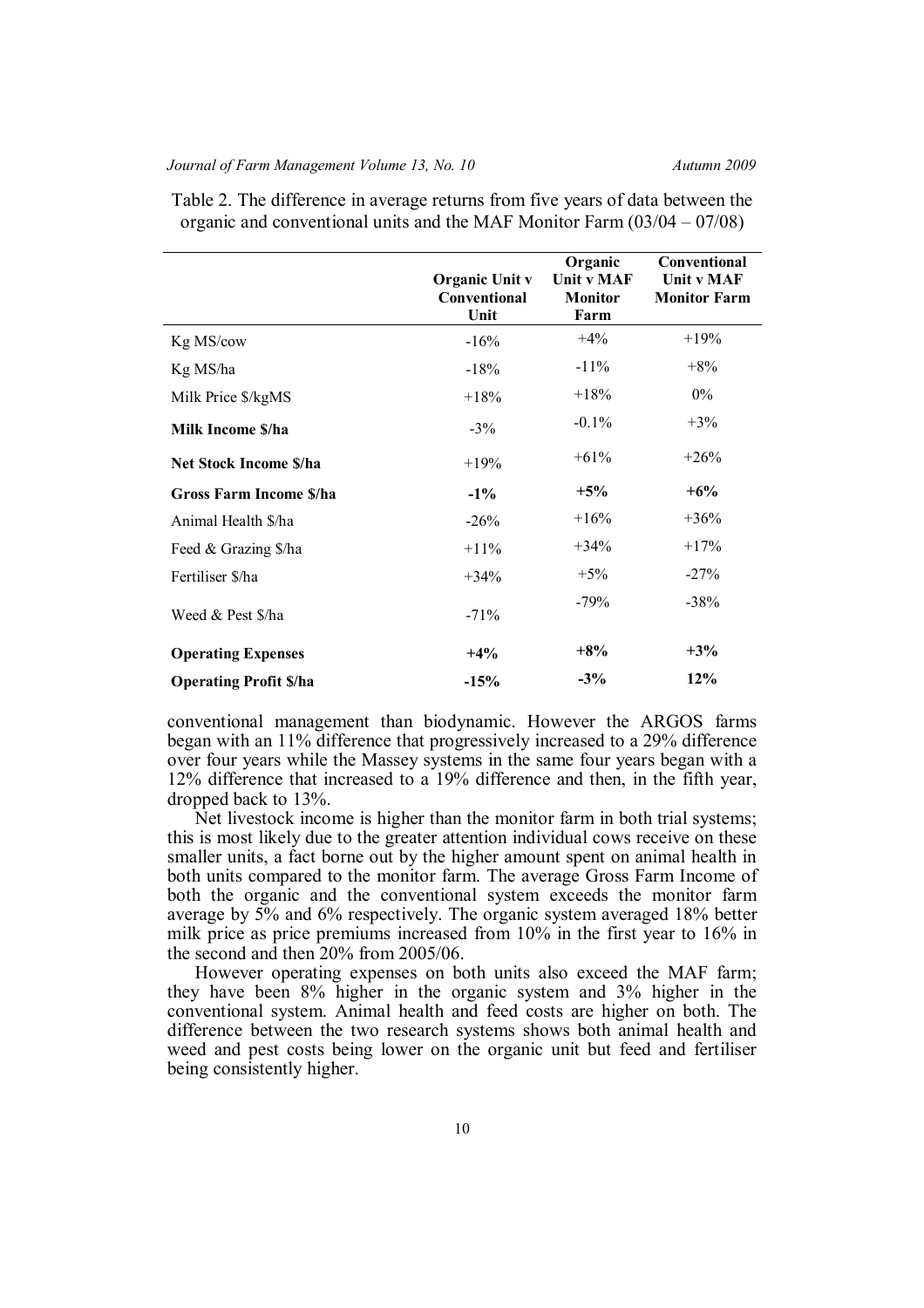Now that the run-off area for the organic system has been doubled, it is hoped that feed costs will be less variable, with limited spot market purchasing when organic feed is difficult to source and costly to purchase. Fertiliser costs have been consistently higher in the organic farmlet; it is hoped that current trials on various products will enable us to manage that cost down over time.

The average operating profit of the conventional unit was \$1397/ha (standard deviation \$1438), which was 12% higher than the MAF farm. The difference in the averages for the MAF farm (\$1232/ha, standard deviation \$971) and the organic system (\$1192/ha, standard deviation \$1509) was small. However, as illustrated in Figure 1, and expressed by the standard deviations, the variation in returns was greater in the organic system. The lower variability in the MAF farm could also reflect the ability of commercial farms to respond more quickly to changing climatic and market conditions than is possible in a university managed trial.

*Figure 1: Operating Profit (\$/ha) on the MAF farm and for the organic and conventional systems at Massey University from 2003/04 to 2007/08*



The return on assets is calculated each year as operating profit over opening assets, and the assets are revalued each year. The average RoA over 5 years of both the organic system and the MAF farm was 3.5%, with the conventional system achieving 4%. The RoA for the organic system was 12% lower than for the conventional system.

Over the five years as an organic unit, the lower milk yield has meant that the cost per kg milk solids (\$/kgMS) has been 23% greater on average on the organic system than its conventional counterpart. In comparison with the MAF farm however, the costs per kgMS are only 13% greater. The conventional unit produces milk at a cost 8% less than the MAF farm. Again there is greater variability in costs in the organic system than in the MAF farm and the conventional system (Figure 2). However, improved management of feed costs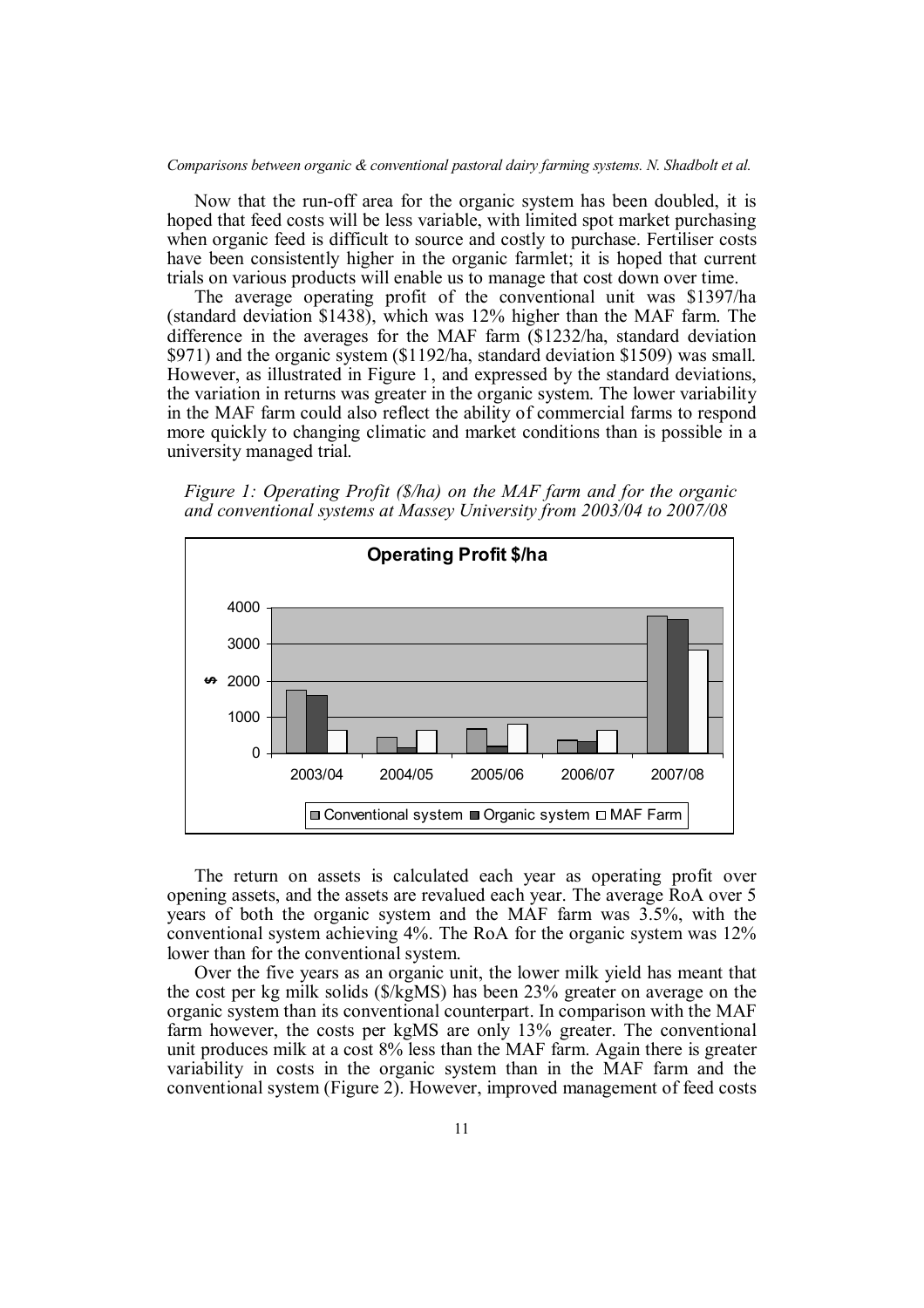through the doubling of the 'run-off' area for the organic system resulted in a decrease in the cost of production in 2007/08 despite extreme drought conditions.





In the ARGOS trial the difference in profitability (operating profit per hectare) is only available for the first two years. The difference between the paired farms was 5% less for the converting organic farms in year one with 11% less milk per hectare, and 9% less in year two with 23% milk per hectare. Published results from subsequent results are incomplete as only cash (farm working expenses) was reported. The farm working expenses per kilogramme of milksolids on the converting organic farms were 3% and 1% higher in 2005/06 and 2006/07 than their paired conventional farms. Farm working expenses were less by 25% and 28% respectively in those years but so also was milk production so the cash costs per kilogramme of milk produced increased.

This trial has enabled us to make the comparison between half of the farm changing to organic production with the other half of the farm still being conventional. The conventional system was and still does perform above the MAF monitor farm; it is interesting to note that the organic system, whilst still in transition in some aspects, has delivered similar profitability to the MAF farm.

## **Conclusion**

The impact of climatic variability on pasture production increases the vulnerability of organic systems that cannot utilise the 'props' that are available to conventional systems. Significant modification to the organic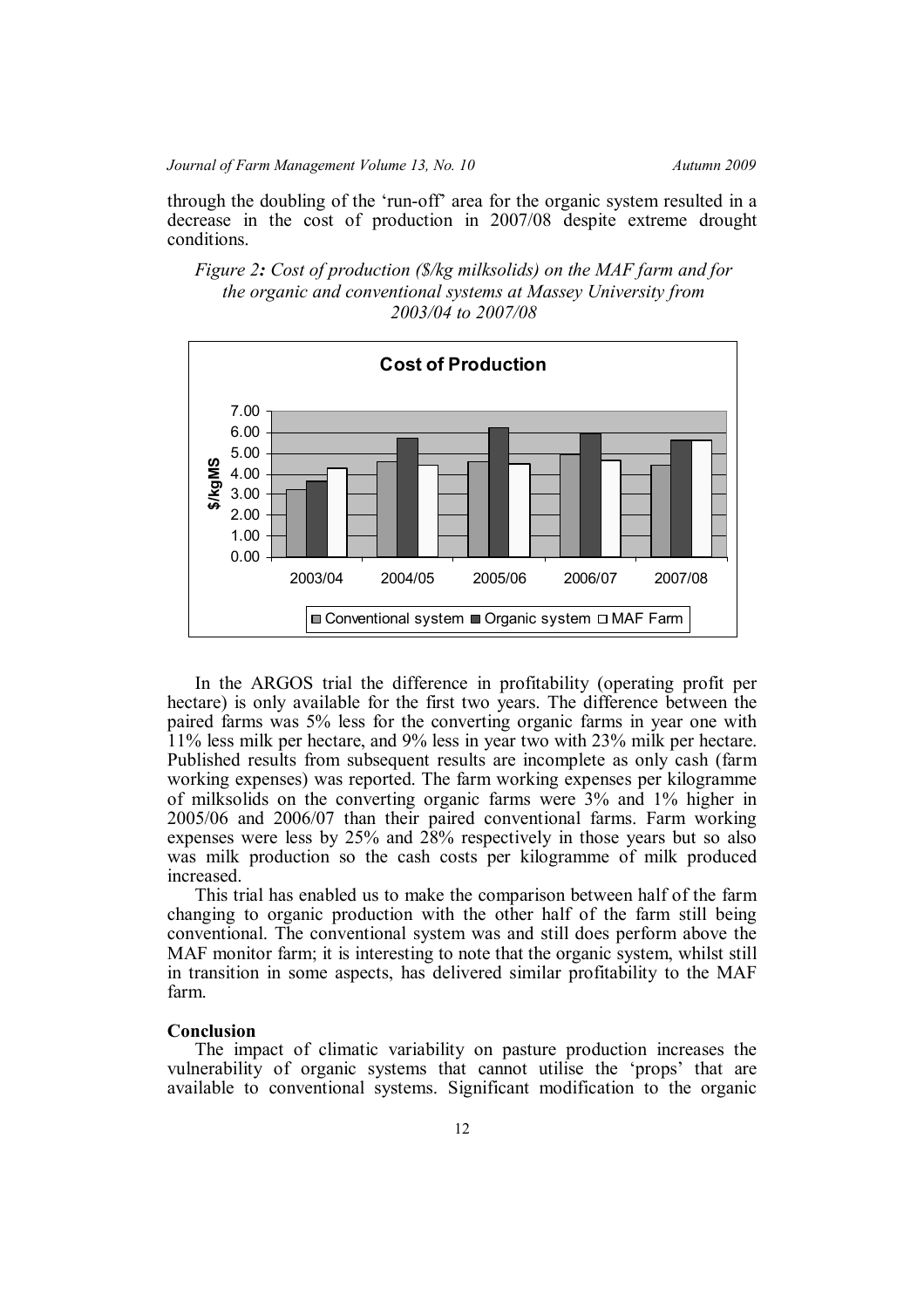system has taken place over the seven years since the trial has begun and the experiential learning of the inter-disciplinary team has been considerable. The 23% higher average cost of production recorded from this trial is consistent with other trials (Burkitt *et al*, 2007, Butler,2002, IFCN, 2003) and is the result of 18% lower production per hectare and higher feed and fertiliser costs. The ongoing aim of the trial is to find ways to further modify the organic system so as to contain some of these costs. Until that is achieved the organic system lags behind the conventional system on profitability. Contrary results such as those of Neiberg & Offerman (2002) and Jackson and Lampkin (2008), who reported that organic dairy farms had slightly better returns than conventional farms, were obtained from countries with both price premia and government support payments for organic farmers. In New Zealand organic farmers receive just the price premium for milk.

The method used to compare results is also important. If the methodology used for this trial had been that used by Jackson & Lampkin (2008), to compare the organic system with a 'cluster of conventional farms' (the MAF farm), the conclusion would have been that organic dairy farming has a higher cost of production but a similar profitability to conventional dairy farming. The more exact comparison used in this trial leads to a different conclusion and confirms the benefit of long-term studies as espoused by Stanhill (1990). The robustness of this approach also serves as a cautionary note for comparative studies using different methodology.

#### **About the authors**

All the authors are from the College of Sciences, Massey University, New Zealand. The corresponding author, Nicola M Shadbolt (n.m.shadbolt@massey.ac.nz), is Associate Professor in Farm and Agribusiness Management in the College of Sciences at Massey University, New Zealand where she is Co-Director of the AgriCommerce Programme She is a Registered Farm Management Consultant and was recently made a Fellow of the NZ Institute of Primary Industry Management. Her main research interests include farm and agribusiness strategic management, business and risk analysis and primary industry investment.

#### **References**

ARGOS (2007) Update on *ARGOS Comparative Dairy Research*. September 2007.

Blackwell, G.,Rosin, C., Emanuelsson, Phillips, A., Manhire, J. (2007) *ARGOS Comparative Dairy Research – an update*. Stakeholder Report: January 2007.

Burkitt, L.L., Wales, W.J., McDonald, J.W., Small D.R., Jenkin M.L. (2007) Comparing irrigated biodynamic and conventionally managed dairy farms. 2. Milk production and composition and animal health. *Australian Journal of Experimental Agriculture*, **47**, pp 489-494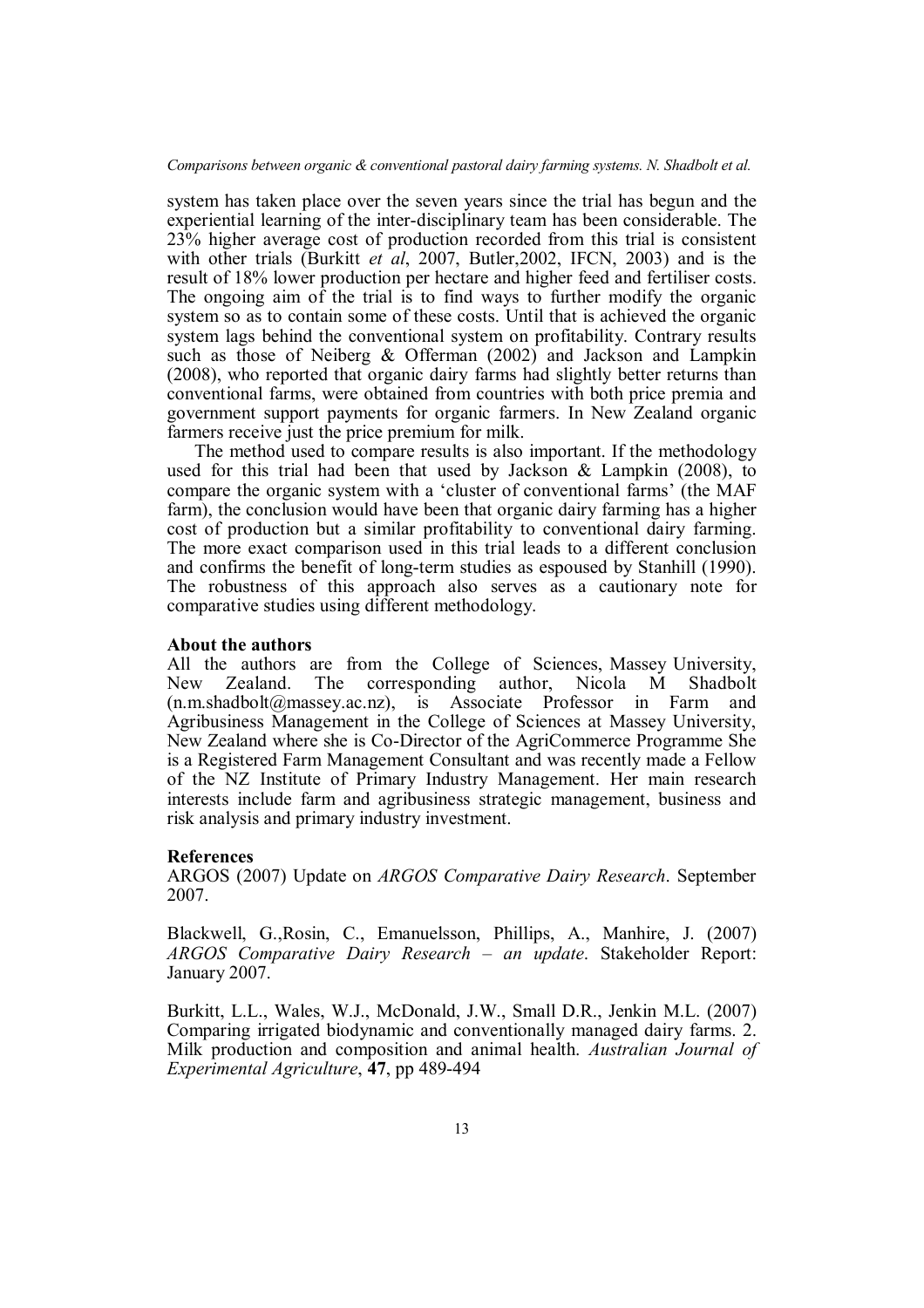Butler L J, 2002, The Economics of Organic Milk Production in California: A Comparison with Conventional Costs. *American Journal of Alternative Agriculture*. Vol.**17**, No.1, pp83-91

Hallam D, 2002, 'The organic market in OECD countries: past growth, current status and future potential', in *OECD Co-edited with CABI* Publishing 179- 186

Haring, A.M. (2003) Organic dairy farms in the EU: Production systems, economics and future development. *Livestock Production Science*, **80**, 89-97

Haring, A.M., Offermann, F. (2005) Impact of the EU Common Agricultural Policy on organic in comparison to conventional farms. *European Association of Agricultural Economists XI International Congress*, The Future of Rural Europe in the Global Agri-Food System. Copenhagen, Denmark, 2005.

Hemme et al (2008) *Dairy report 2008*. International Farm Comparison Network, IFCN Dairy research Centre, Kiel, Germany.

Jackson, A., Lampkin N. (2008) Organic Farm Incomes in England and Wales 2005/06. *Report of work for the Department of Environment, Food and Rural Affairs. Contract reference: OF 0373*.

Lampkin, N.H., Padel, S. (1994) *Economics of Organic farming – an international perspective*. CAB International, Wallingford.

Lampkin, N. (2006) Data reveals how organic costs compare with those for conventional production. *Gwlad* Issue 59, December 2006 – Farming **Connect.** 

MAFPolicy 2002, Understanding the costs and risks of Conversion to Organic Production Systems. MAF *Technical Paper No.2002/1, Ministry of Agriculture and Forestry, New Zealand*.

Neiberg H, Offerman F, 2002, 'Economic Aspects of Organic Farming –the profitability of organic farming in Europe', in *OECD Co-edited with CABI Publishing* 141-152

Offermann, F., Neiberg, H. (2000) Economic performance of organic farms in Europe. *Organic farming in Europe: Economics and Policy*. Vol.5, University of Hobenheim, Germany

Phillips, A., Carey, P., Greer, G., Emanuelsson, M. (2006) Agriculture research group on Sustainability (ARGOS) Comparative Dairy Research*. Stakeholder report: April 2006.* Source

Shadbolt, N.M., Gardner, J.W. (2005) Financial Management. In Shadbolt N